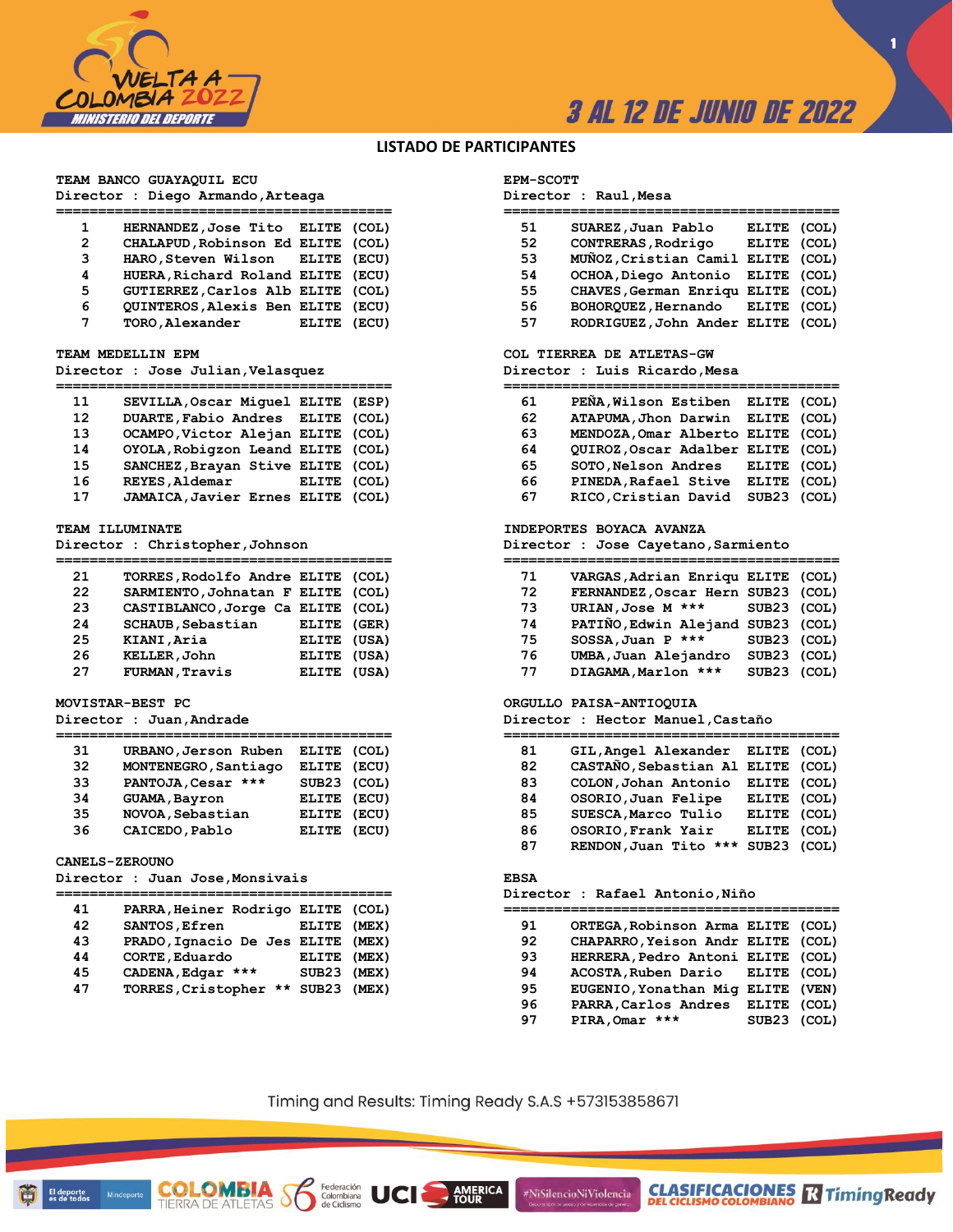

# **3 AL 12 DE JUNIO DE 2022**

# **LISTADO DE PARTICIPANTES**

## **S.GIROS-ALC MANIZALES**

**Director : Luis Fernando,Otalvaro**

| 101 | CHAPARRO, Didier Alon ELITE (COL) |             |  |
|-----|-----------------------------------|-------------|--|
| 102 | MORENO, Salvador                  | ELITE (COL) |  |
| 103 | TABARES, Jordan Felip ELITE (COL) |             |  |
| 104 | MARTINEZ, Luis Miquel ELITE (COL) |             |  |
| 105 | RINCON, Yeison Alejan ELITE (COL) |             |  |
| 106 | SUAZA, Bernando Albei ELITE (COL) |             |  |
| 107 | CHIA, Luis Carlos                 | ELITE (COL) |  |
|     |                                   |             |  |

#### **SISTECREDITO-GW**

**Director : Gabriel Jaime,Velez**

| 111 | AGUIRRE, Hernan Ricar ELITE (COL) |             |  |
|-----|-----------------------------------|-------------|--|
| 112 | BUSTAMANTE, Adrian Ca ELITE (COL) |             |  |
| 113 | GOMEZ, David Santiago ELITE (COL) |             |  |
| 114 | GUERRERO, Juan Diego ELITE (COL)  |             |  |
| 115 | MARTINEZ, Juan Esteba ELITE (COL) |             |  |
| 116 | CARDONA, Julian                   | ELITE (COL) |  |
| 117 | SAMUDIO, Carlos Ariel ELITE (PAN) |             |  |
|     |                                   |             |  |

## **CM TEAM**

**Director : Jorge Alberto,Arbelaez**

| 121 | MUÑOZ, Edison                     | ELITE (COL) |  |
|-----|-----------------------------------|-------------|--|
| 122 | BURGOS, Eli Saul                  | ELITE (COL) |  |
| 123 | ANGARITA, Marvin Orla ELITE (COL) |             |  |
| 124 | CASTRO, Camilo Andres ELITE (COL) |             |  |
| 125 | VILLADA, Alejandro ELITE (COL)    |             |  |
| 126 | OSORIO, Edison Estefa ELITE (COL) |             |  |
| 127 | GOMEZ, Manuel ***                 | SUB23 (COL) |  |
|     |                                   |             |  |

# **CONSTRU ZEA-EL FARO ELECT**

**Director : Gustavo,Guzman**

| 131 | MUNOZ, Jean Carlos                | ELITE (COL) |  |
|-----|-----------------------------------|-------------|--|
| 132 | VARGAS, Jhon Jairo                | ELITE (COL) |  |
| 133 | RODRIGUEZ, Wilmer Dar ELITE (COL) |             |  |
| 134 | MARTINEZ, Ivan Estive SUB23 (COL) |             |  |
| 135 | CIFUENTES, Fabian Sti ELITE (COL) |             |  |
| 136 | CRUZ,Juan Carlos                  | ELITE (COL) |  |
| 137 | RODRIGUEZ, Brandon ** SUB23 (ESA) |             |  |

# **HERRERA SPORT ROPA DEPORT Director : Aldemar,Herrera**

| 141 | ROMERO, Carlos Andres SUB23 (COL) |  |
|-----|-----------------------------------|--|
| 142 | MALDONADO, Jonnathan SUB23 (COL)  |  |

COL

**TIERRA DE ATLETAS** 

El deporte<br>es de todos

| 142 | MALDONADO, Jonnathan SUB23 (COL)  |             |  |
|-----|-----------------------------------|-------------|--|
| 143 | DIAZ, Christopher *** SUB23 (HON) |             |  |
| 144 | SIERRA, Brian Santiag ELITE (COL) |             |  |
| 145 | VALBUENA, Mario ***               | SUB23 (COL) |  |
| 146 | TORRES, Camilo ***                | SUB23 (COL) |  |
| 147 | SISIMITH, Eli ***                 | SUB23 (GUA) |  |

# **ALC LA VEGA-4WD-DELUXE**

**Director : Alexander,Soler**

| 151 | RODRIGUEZ, Juan ***               | SUB23 (COL) |  |
|-----|-----------------------------------|-------------|--|
| 152 | LOPEZ, Luis                       | ELITE (HON) |  |
| 153 | MUÑOZ, Jonatrhan Stiv ELITE (COL) |             |  |
| 154 | CANASTUJ, Jose David ELITE (GUA)  |             |  |
| 155 | BUSTOS, Cristian Yesi SUB23 (COL) |             |  |
| 156 | <b>JULAJUJ</b> , Elex Rony        | ELITE (GUA) |  |
|     |                                   |             |  |

#### **TEAM NATIVOS PAYN**

**Director : Roberto,Sanchez**

| 161 | BOBADILLA, Duban Cami ELITE (COL) |             |  |
|-----|-----------------------------------|-------------|--|
| 162 | BORDA, Brayan Yesid ELITE (COL)   |             |  |
| 163 | APARICIO, Jair Antoni ELITE (COL) |             |  |
| 164 | CUESTA, Steven Manuel ELITE (COL) |             |  |
| 165 | SANCHEZ, Yerzon Eduar ELITE (COL) |             |  |
| 166 | ALONSO, John ***                  | SUB23 (COL) |  |
| 167 | FORERO, Juan David                | SUB23 (COL) |  |

# **TOLIMA ES PASION-LIGA DEL HUILA Director : Nazario,Arango**

**========================================**

| 171 | QUINTERO, Edisson *** SUB23 (COL) |             |  |
|-----|-----------------------------------|-------------|--|
| 172 | RODRIGUEZ, Juan Pablo ELITE (COL) |             |  |
| 173 | QUETAMA, Yeison Ubarl ELITE (COL) |             |  |
| 174 | CERQUERA, William Ant ELITE (COL) |             |  |
| 175 | RUBIANO, Juan S ***               | SUB23 (COL) |  |
| 176 | ROBLES, Camilo A ***              | SUB23 (COL) |  |
| 177 | MORALES, Felipe ***               | SUB23 (COL) |  |

#### **AMPRO-CERVEZAANDINA**

**Director : John Sergio,Avellaneda**

| 181 | CASTILLO, Anuar ***   | SUB23 (COL) |  |
|-----|-----------------------|-------------|--|
| 182 | ORTIZ, Emmanuel       | SUB23 (COL) |  |
| 183 | CASTILLO, Jhon ***    | SUB23 (COL) |  |
| 184 | GAYON, Daniel F ***   | SUB23 (COL) |  |
| 185 | GONZALEZ, Jersson *** | SUB23 (COL) |  |
| 186 | MORENO, Juan F ***    | SUB23 (COL) |  |
|     |                       |             |  |

# **NECTAR IND.CUNDINAMARCA**

#NiSilencioNiViolencia

**Director : Danilo,Alvis**

| 191 | SIERRA, Yecid Arturo              | ELITE (COL) |  |
|-----|-----------------------------------|-------------|--|
| 192 | GARZON, Marlon David              | ELITE (COL) |  |
| 193 | PEDRAZA, Walter Ferna ELITE (COL) |             |  |
| 194 | RUEDA, Nestor Javier              | ELITE (COL) |  |
| 195 | HERNANDEZ, Rafael                 | ELITE (COL) |  |
| 196 | FORERO, Juan Sebastia ELITE (COL) |             |  |
| 197 | MORENO, Juan J ***                | SUB23 (COL) |  |

**CLASIFICACIONES M**Timing Ready

Timing and Results: Timing Ready S.A.S +573153858671

**AMERICA**<br>TOUR

Federación<br>Colombiana **UCI**